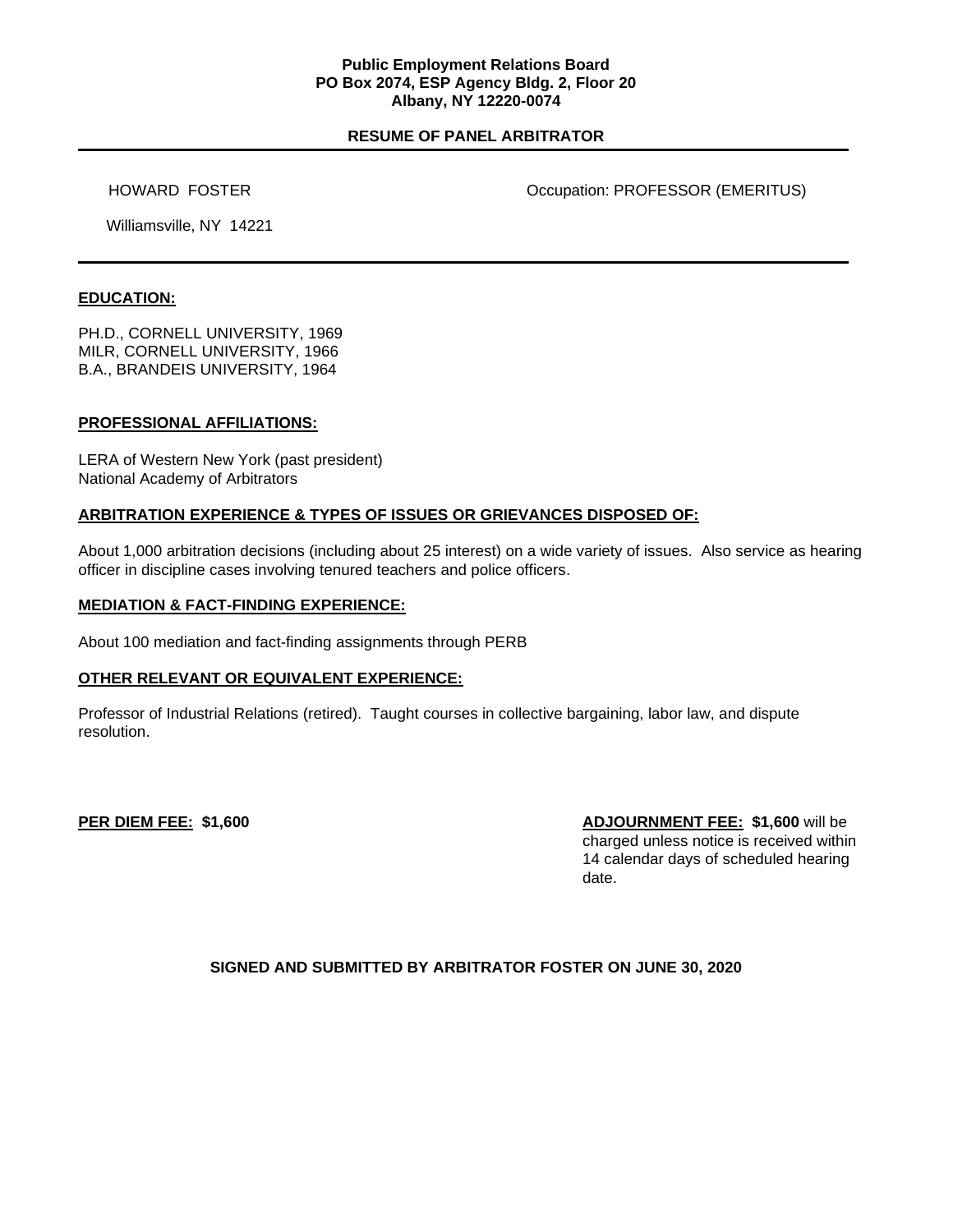### **Public Employment Relations Board PO Box 2074, ESP Agency Bldg. 2, Floor 20 Albany, NY 12220-0074**

# **BILLING DISCLOSURE STATEMENT**

# ARBITRATOR'S NAME: **HOWARD FOSTER**

The following is a description of my fees and expenses:

### A) HEARING TIME.

- (1) My per diem is **\$1,600** for each day or any part thereof spent hearing a case.
- (2) If a hearing day exceeds **8** hours, I charge:

\_\_\_\_\_ no additional charge \_\_\_\_\_ other (describe)

# B) STUDY TIME.

- (1) I charge **\$1,600** for each day spent in preparation of the opinion and award.
- (2) This charge **X** will \_\_ will not be prorated for partial days devoted to such preparation.
- (3) Additional comments:

### C) TRAVEL TIME AND EXPENSES.

- (1) When travel time plus hearing time exceeds \_\_**8**\_\_ hours in a calendar day:
	- \_ **\_** Not applicable (no additional charge)
	- \_\_**X**\_\_ I charge as follows (describe): PRORATED
- (2) I charge for actual, travel-related expenses incurred in connection with the case \_**X**\_\_YES \_\_\_\_ NO.

Where appropriate, a mileage charge for auto travel will be billed at:

- **\_\_X\_\_** Prevailing IRS rate \_\_\_\_\_\_\_\_\_\_\_\_\_\_\_\_ Other (describe): ONLY IF OUT OF TOWN
- (3) When the scheduled hearing day(s) requires an overnight stay:
	- \_\_**X**\_ There is no charge, other than for lodging and subsistence.
	- I charge as follows (describe):
- (4) Additional Comments: